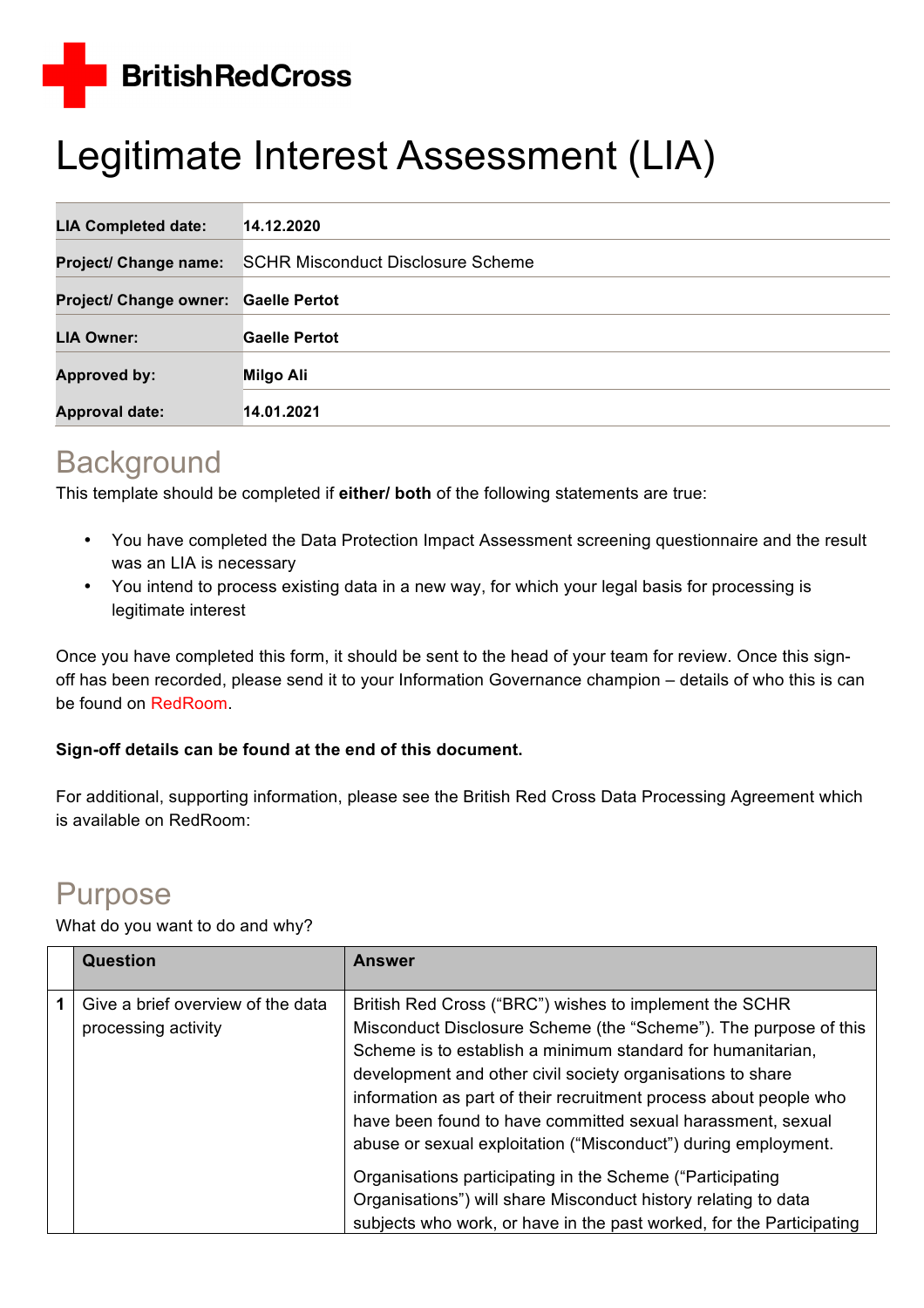|                         |                                                                                               | Organisation as an employee with other Participating<br>Organisations.                                                                                                                                                                                                                                                                                                                                                       |
|-------------------------|-----------------------------------------------------------------------------------------------|------------------------------------------------------------------------------------------------------------------------------------------------------------------------------------------------------------------------------------------------------------------------------------------------------------------------------------------------------------------------------------------------------------------------------|
|                         |                                                                                               | Participating Organisations will:                                                                                                                                                                                                                                                                                                                                                                                            |
|                         |                                                                                               | • only request the personal data as part of their recruitment<br>processes (i.e. the process by which each Participating<br>Organisation assesses the suitability of an individual for a position);                                                                                                                                                                                                                          |
|                         |                                                                                               | • use a standardised form (the Statement of Conduct) to respond to<br>a request for information;                                                                                                                                                                                                                                                                                                                             |
|                         |                                                                                               | • use information contained in the Statement of Conduct to inform<br>their decision as to whether to hire or appoint the data subject.                                                                                                                                                                                                                                                                                       |
|                         |                                                                                               | Further details on the Scheme and an example Statement of<br>Conduct are available here: https://www.schr.info/the-misconduct-<br>disclosure-scheme                                                                                                                                                                                                                                                                          |
| $\overline{\mathbf{2}}$ | What is the purpose of the data<br>processing?                                                | The purpose of the processing is to share and receive relevant<br>information about people who have been found to have been<br>involved in or committed Misconduct, during employment for the<br>primary purpose of making informed recruitment/appointment<br>decisions.                                                                                                                                                    |
|                         |                                                                                               | The aim is to create a safer working environment for anyone who<br>works for BRC, and the communities and individuals it serves. The<br>wider aim is to help foster an enhanced reputation for the Aid sector<br>as a whole, with increased protections for those it serves.                                                                                                                                                 |
| $\mathbf 3$             | What is the legitimate interest of<br>the organisation in processing<br>the data in this way? | The legitimate interest of BRC and the other Participating<br>Organisations is to ensure the recruitment process only approves<br>candidates who can safely work with the communities and<br>individuals served by the charity. This will enable BRC and<br>Participating Organisations to be seen by the public to be taking<br>action against recent sexual exploitation and abuse (SEA)<br>occurrences in the Aid sector. |

# **Necessity**

To achieve your objective, do you need to process the data in the way intended:

| <b>Question</b>                                                                                             | <b>Answer</b>                                                                                                                                                                                                                                                          |
|-------------------------------------------------------------------------------------------------------------|------------------------------------------------------------------------------------------------------------------------------------------------------------------------------------------------------------------------------------------------------------------------|
| How will processing the<br>personal data in your intended<br>way help you achieve your<br>stated objective? | Processing the data will ensure that BRC is made aware of<br>previous incidents of Misconduct that might impact an individual's<br>suitability for a role, but which might not be caught by standard<br>criminal background checks or reference procedures             |
|                                                                                                             | By processing the personal data in this way, BRC will also be able<br>to share important information about candidates with other<br>Participating Organisations for them to make informed decisions<br>during their recruitment processes. This should help to prevent |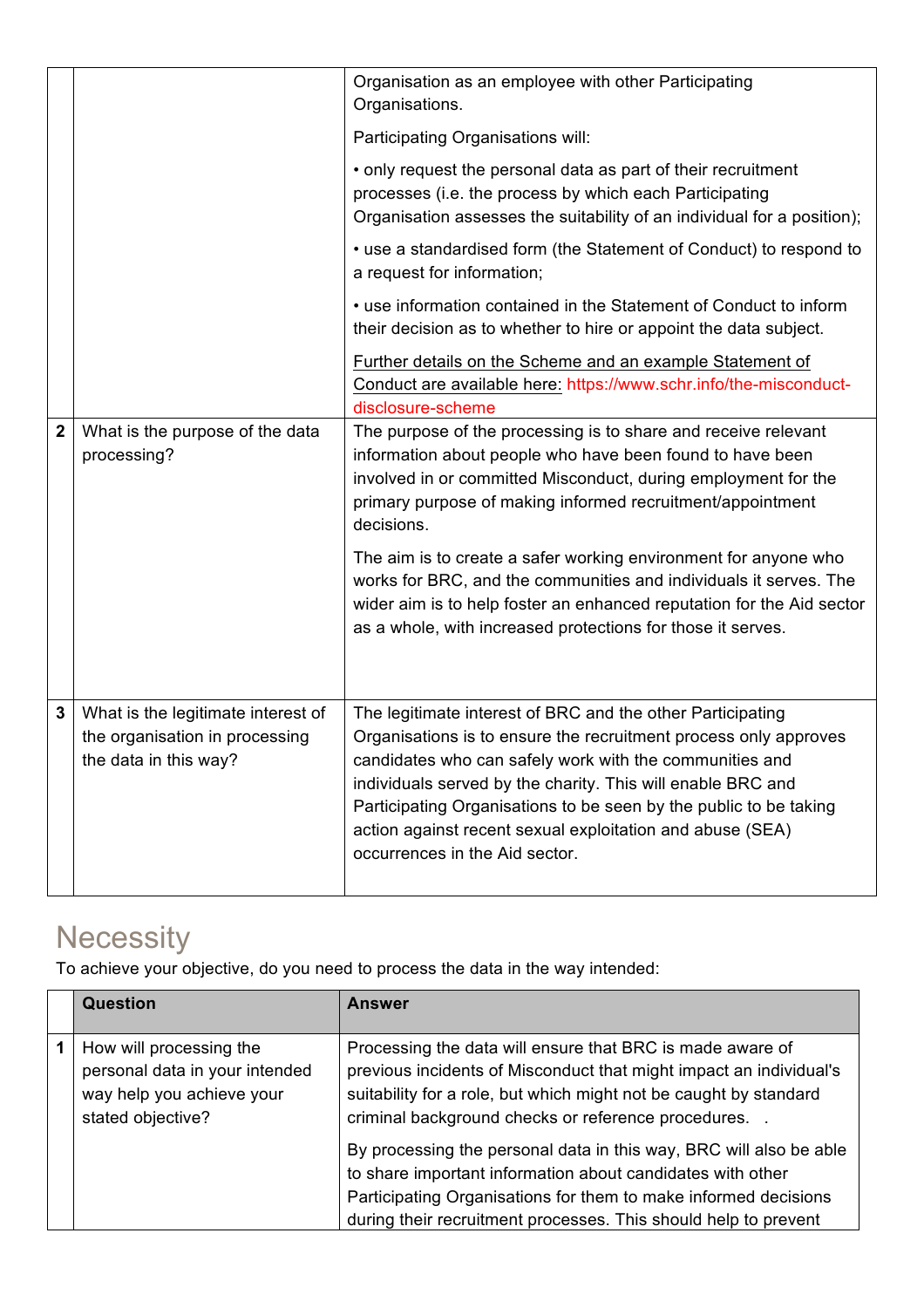|              |                                                                                                                                                              | those who have committed Misconduct from moving between<br>organisations in the Aid sector undetected.                                                                                                                                                                                                                                                                                                                                                                                                                                                                                                                                                                                                                                                                 |
|--------------|--------------------------------------------------------------------------------------------------------------------------------------------------------------|------------------------------------------------------------------------------------------------------------------------------------------------------------------------------------------------------------------------------------------------------------------------------------------------------------------------------------------------------------------------------------------------------------------------------------------------------------------------------------------------------------------------------------------------------------------------------------------------------------------------------------------------------------------------------------------------------------------------------------------------------------------------|
| $\mathbf{2}$ | Could you achieve your<br>objective without processing<br>personal data, or in a way that<br>means you don't have to<br>process the data in the same<br>way? | No, we cannot achieve the objectives set out above without<br>processing personal data.<br>We have considered whether we could achieve the same<br>objectives by processing less personal data, but have concluded<br>that this would not be possible. The data we plan to request or<br>provide is already very limited, and processing less personal data<br>is unlikely to give us or other Participating Organisations the<br>information that we/they require to make recruitment/appointment<br>decisions<br>BRC could instead ask individuals to voluntarily disclose this data,                                                                                                                                                                                |
|              |                                                                                                                                                              | but there is a high risk that the data collected would not be<br>accurate.                                                                                                                                                                                                                                                                                                                                                                                                                                                                                                                                                                                                                                                                                             |
| $\mathbf 3$  | What would be the impact of not<br>being able to process the data in<br>this way?                                                                            | If we do not process the data, staff members with substantiated<br>prior incidents of Misconduct would be able to move to another<br>NGO in the aid sector, without that organisation's knowledge of<br>the Misconduct. Likewise, if BRC is not a participant in the<br>Scheme, it could recruit someone from another NGO without<br>knowing whether they have been found to have been involved in<br>or committed Misconduct.<br>This means that, if the data is not processed, there is the potential<br>for harm to BRC's employees and those receiving aid from BRC,<br>as well as reputational risks to the BRC and the Aid sector more<br>generally.                                                                                                             |
| 4            | Can the scope of the processing<br>be modified to reduce/mitigate<br>any underlying privacy risks or<br>harms?<br>If 'yes', how?<br>If 'no', why?            | In terms of information requested by BRC from other Participating<br>Organisations, no, we do not believe there is any possibility for<br>the scope of the processing to be modified. The scope of the<br>processing is already limited by the use of a standardised<br>Statement of Conduct form, which asks only for the information<br>needed for BRC to make informed recruitment decisions (e.g.<br>details of any findings of Misconduct or investigations for<br>Misconduct which were ongoing when the individual left<br>employment). This will allow BRC to process only the data they<br>need to make these decisions and reduces the risk that<br>unnecessary personal data will be processed.<br>In terms of information requested by other Participating |
|              |                                                                                                                                                              | Organisations, we may be able, in some circumstances, to modify<br>the scope of the information processed. In most circumstances,<br>we do not expect this to be necessary or appropriate, since<br>Participating Organisations should limit the scope of the<br>information they request, in the same way that BRC plans to do.<br>If however a Participating Organisation asks for information which                                                                                                                                                                                                                                                                                                                                                                 |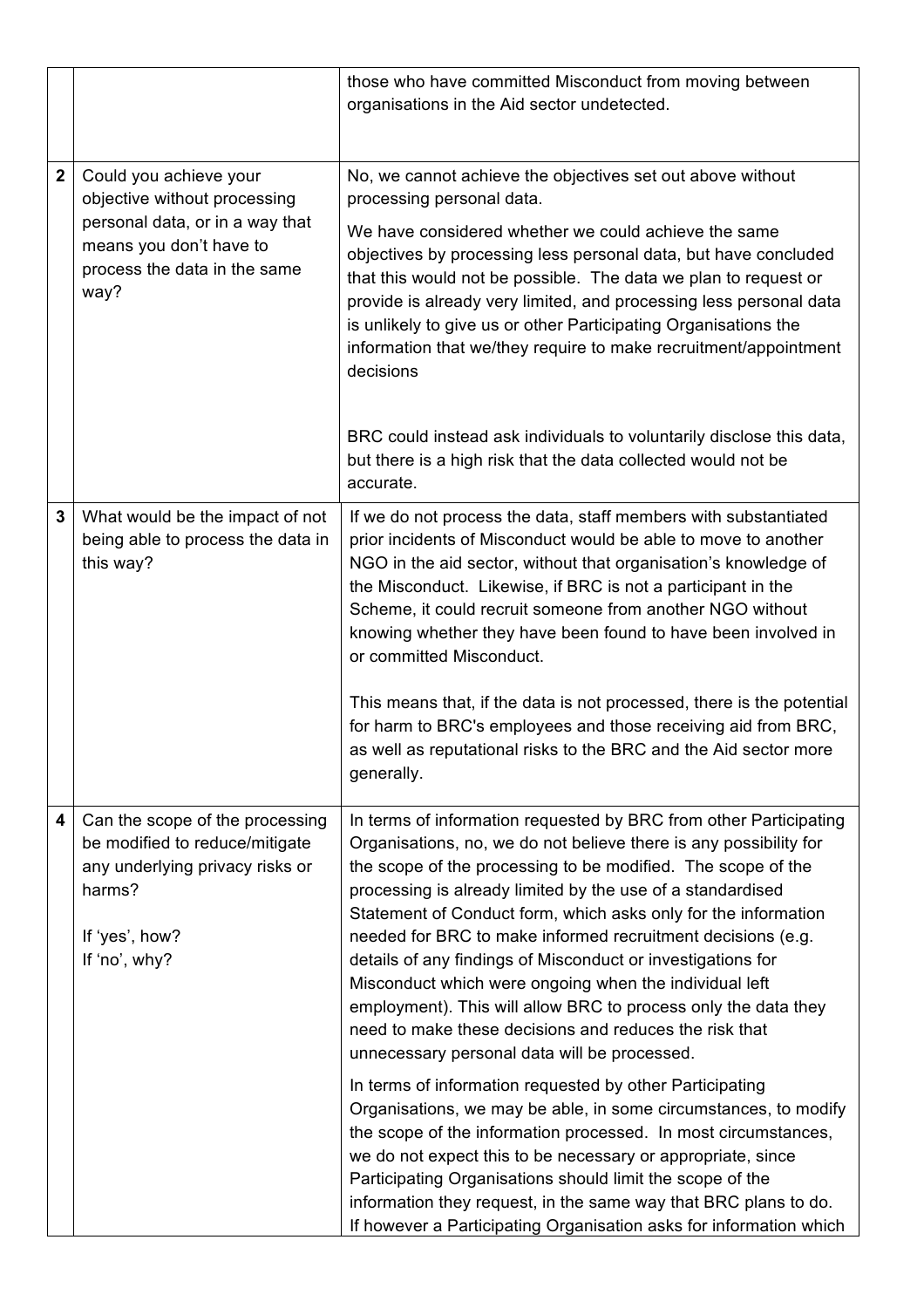|  | appears to be excessive, BRC will consider its data privacy<br>obligations before providing the data requested.                                                                                                                                                                                              |
|--|--------------------------------------------------------------------------------------------------------------------------------------------------------------------------------------------------------------------------------------------------------------------------------------------------------------|
|  | In all other respects, we believe that the scope of the processing<br>is already subject to appropriate limitations, including:                                                                                                                                                                              |
|  | Statements of Conduct will only be created and shared by<br>Authorised HR Personnel within BRC (to minimise the<br>number of people who collect and share data subject's<br>data).                                                                                                                           |
|  | BRC also has in place internal security measures which<br>will be managed by International HR and HR Advice and<br>Casework. For example, BRC's template statement of<br>conduct will be saved in Shared Drive- staff files, only<br>available to Authorised HR Personnel.                                   |
|  | Misconduct histories will only be shared with, and<br>accessed by, Authorised HR Personnel within other<br>Participating Organisations. An up-to-date list of<br>Organisations and Authorised Personnel within such<br>organisations will be maintained by the Scheme:<br>https://www.schr.info/mds-registry |

# **Balance**

Г

Consider the impact on individuals' interests and rights and freedoms and assess whether this overrides your legitimate interests:

|                | <b>Reasonable expectations</b>                                                                                                                                                             |                                                                                                                                                                                                                                                                                                                                                                                                                                                                                                                                                                                                                                                                                                                                                                                                                                                                                                                                                                                                                                                                                                                                                                                                                                                         |
|----------------|--------------------------------------------------------------------------------------------------------------------------------------------------------------------------------------------|---------------------------------------------------------------------------------------------------------------------------------------------------------------------------------------------------------------------------------------------------------------------------------------------------------------------------------------------------------------------------------------------------------------------------------------------------------------------------------------------------------------------------------------------------------------------------------------------------------------------------------------------------------------------------------------------------------------------------------------------------------------------------------------------------------------------------------------------------------------------------------------------------------------------------------------------------------------------------------------------------------------------------------------------------------------------------------------------------------------------------------------------------------------------------------------------------------------------------------------------------------|
|                | Question                                                                                                                                                                                   | <b>Answer</b>                                                                                                                                                                                                                                                                                                                                                                                                                                                                                                                                                                                                                                                                                                                                                                                                                                                                                                                                                                                                                                                                                                                                                                                                                                           |
| 1              | Would the individual expect the<br>processing activity to take place?<br>(give reasons why you think this,<br>e.g. quotes from the fair<br>processing statements they have<br>been served) | We will communicate BRC's participation in the Scheme by email<br>to the existing employees it is applicable to (all International<br>Directorate staff). FAQ material will be made available and the HR<br>Project Adviser will be a contact point for answering any questions.<br>If an investigation is being carried out or a staff member faces a<br>formal warning for Misconduct, we would also inform the data<br>subject about BRC's participation in the scheme. Current<br>employees will therefore expect the processing activity to take<br>place.<br>We will also communicate our participation in the Scheme to job<br>applicants at the application stage, during interview and during the<br>onboarding process, when requesting references from previous<br>employers. The candidate can withdraw their application at any<br>stage as is their right, but they do not have the opportunity to<br>object to the BRC being part of the scheme. Candidates will have<br>all information prior to accepting the BRC offer and can request<br>further information. Candidates will therefore also expect the<br>processing activity to take place, and can take steps to avoid this<br>by withdrawing their job application if they wish. |
| $\overline{2}$ | What is the connection between<br>the individual and the<br>organisation?                                                                                                                  | The individual can be a current BRC staff member/leaver/or new<br>candidate.<br>For current staff members there will be a close and on-going                                                                                                                                                                                                                                                                                                                                                                                                                                                                                                                                                                                                                                                                                                                                                                                                                                                                                                                                                                                                                                                                                                            |
|                | Is the relationship two-way                                                                                                                                                                |                                                                                                                                                                                                                                                                                                                                                                                                                                                                                                                                                                                                                                                                                                                                                                                                                                                                                                                                                                                                                                                                                                                                                                                                                                                         |

Ť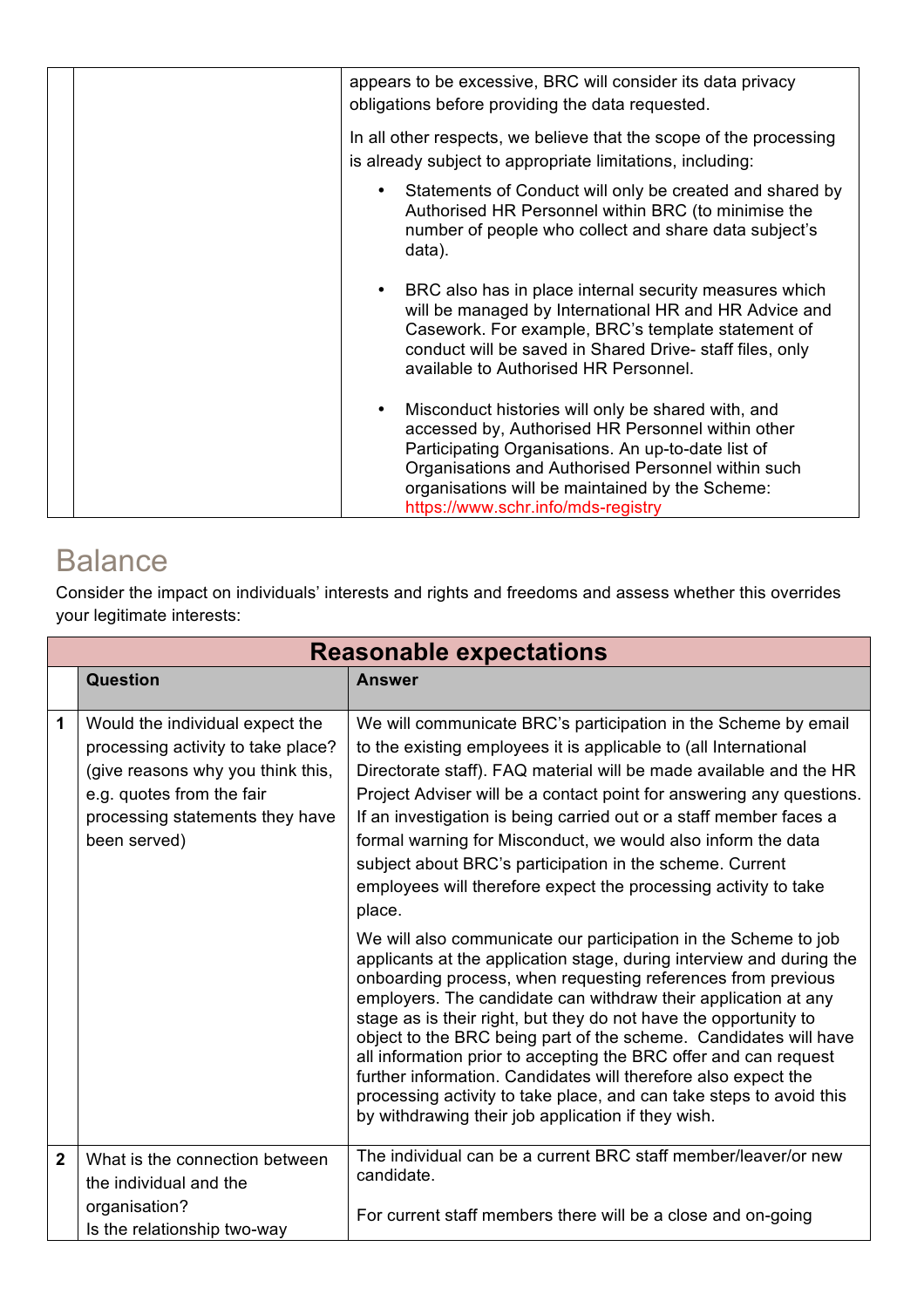|                         | between the organisation and the<br>individual? If so, how close is the<br>relationship?<br>• On-going<br>• Periodic<br>• One-off                                                                                                                   | relationship with BRC. For leavers there is likely to have been a<br>close relationship with BRC prior to their departure. There is,<br>therefore, likely to be a greater expectation from these individuals<br>that the data BRC holds about them will be processed by the<br>charity.<br>For new candidates, there is potentially only a one-off relationship<br>with BRC (for example if they do not end up starting work for the<br>organisation).<br>However, BRC will only ask for a Statement of Conduct for<br>candidates at the latest possible stage of the recruitment process,<br>to ensure that data is not processed for individuals BRC is not<br>planning to hire.                                                                                                                                                                                                                                                                                                                                                                                                                                                                          |
|-------------------------|-----------------------------------------------------------------------------------------------------------------------------------------------------------------------------------------------------------------------------------------------------|-------------------------------------------------------------------------------------------------------------------------------------------------------------------------------------------------------------------------------------------------------------------------------------------------------------------------------------------------------------------------------------------------------------------------------------------------------------------------------------------------------------------------------------------------------------------------------------------------------------------------------------------------------------------------------------------------------------------------------------------------------------------------------------------------------------------------------------------------------------------------------------------------------------------------------------------------------------------------------------------------------------------------------------------------------------------------------------------------------------------------------------------------------------|
|                         |                                                                                                                                                                                                                                                     | All candidates will also be informed at several points throughout<br>the recruitment process that BRC participates in the Scheme.<br>Even individuals who have a one-off relationship with BRC might<br>therefore have an expectation that BRC would process their data.                                                                                                                                                                                                                                                                                                                                                                                                                                                                                                                                                                                                                                                                                                                                                                                                                                                                                    |
| $\mathbf{3}$            | Has the personal information<br>being processed been obtained<br>directly from the individual?<br>If not, please state the source<br>and whether or the data subject<br>has been informed that their data<br>may be shared and used in this<br>way. | No, the data comes from Authorised HR Personnel within<br>Participating Organisations in the Scheme<br>Data Subjects will be informed by BRC that it participates in the<br>Scheme and therefore may share and use this data. For existing<br>employees this will be done by way of:<br>Email to the existing employees whom it is applicable to (all<br>International Directorate staff);<br>FAQ material being made available;<br>$\bullet$<br>Appointing the HR Project Adviser to be a contact point for<br>answering any questions;<br>If an investigation is being made or a staff member faces a<br>potential formal warning or dismissal for Misconduct, BRC<br>would remind the data subject about BRC's participation in<br>the Scheme (and that their data could be shared in future<br>with a potential employer); and<br>Outlining the process of completing Statements of Conduct<br>$\bullet$<br>in the relevant policies on RedRoom.<br>For job candidates, this information will be shared:<br>at the application stage;<br>during interview; and<br>during the onboarding process, when requesting<br>references from previous employers. |
| $\overline{\mathbf{4}}$ | Could the processing be<br>considered intrusive or<br>inappropriate? In particular,<br>could it be perceived as such by<br>the individual?                                                                                                          | Given that BRC will potentially be processing sensitive personal<br>data (e.g. information relating to an individual's sex life or sexual<br>orientation), this may be perceived by some individuals as<br>intrusive.<br>However, the Scheme is designed to include a proportionate<br>approach to sharing of such information and its overarching aim is<br>to protect individuals within the Aid sector from SEA incidents. This<br>Scheme is also intended to be consistent with and support<br>implementation of the Core Humanitarian Standard on Quality and                                                                                                                                                                                                                                                                                                                                                                                                                                                                                                                                                                                          |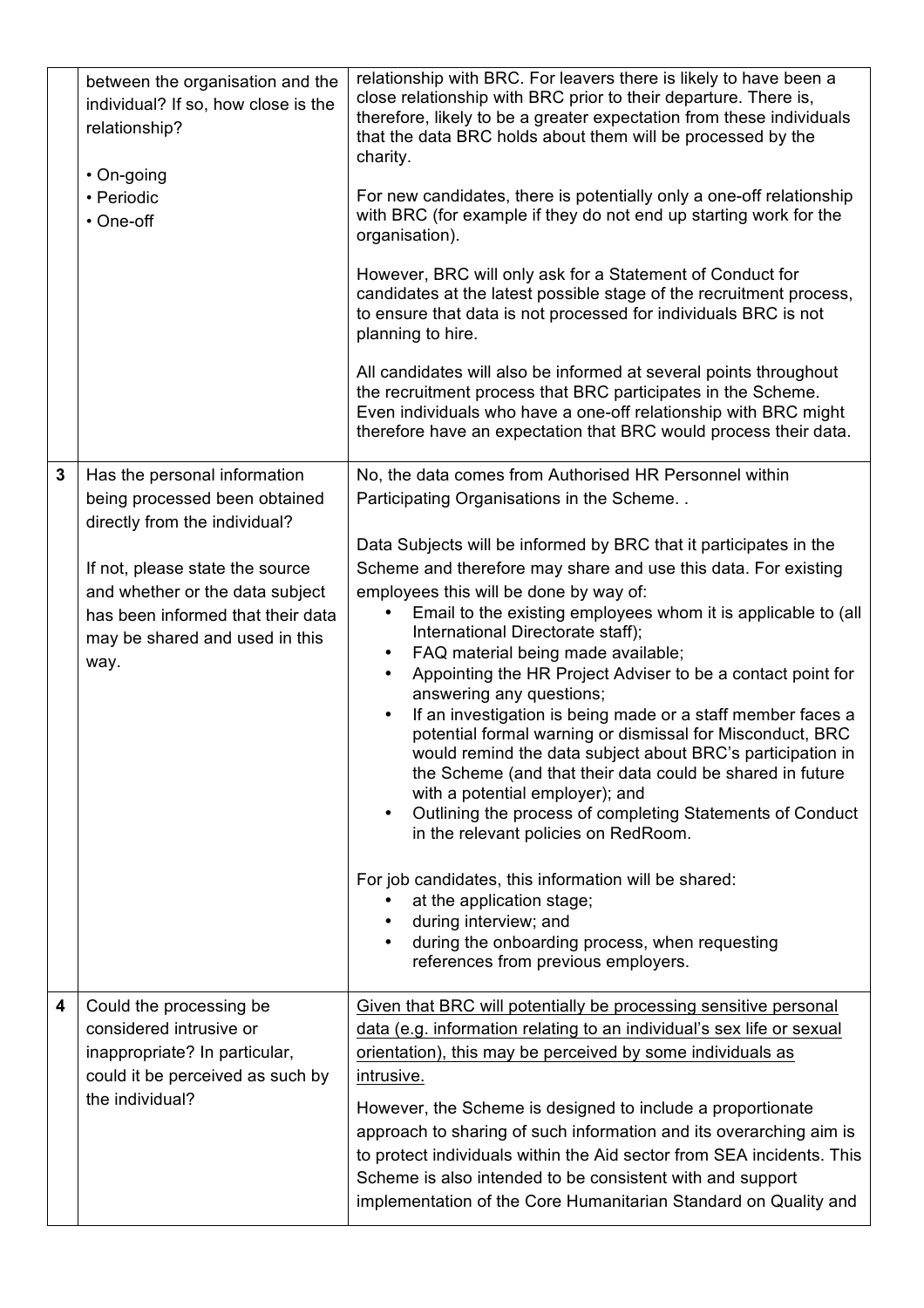|   |                                                                                                                                                                                                                                                                       | Accountability (CHS).                                                                                                                                                                                                                                                                                                                                                                                                                                                                                                                                                                                                                                                                                                                                                                                                                                                                                                                                                        |
|---|-----------------------------------------------------------------------------------------------------------------------------------------------------------------------------------------------------------------------------------------------------------------------|------------------------------------------------------------------------------------------------------------------------------------------------------------------------------------------------------------------------------------------------------------------------------------------------------------------------------------------------------------------------------------------------------------------------------------------------------------------------------------------------------------------------------------------------------------------------------------------------------------------------------------------------------------------------------------------------------------------------------------------------------------------------------------------------------------------------------------------------------------------------------------------------------------------------------------------------------------------------------|
|   |                                                                                                                                                                                                                                                                       | The data shared will be minimised as much as possible to be only<br>what is needed to achieve these aims. It will also be shared with<br>only a limited number of individuals (Authorised HR Personnel)<br>within any Participating Organisation.                                                                                                                                                                                                                                                                                                                                                                                                                                                                                                                                                                                                                                                                                                                            |
|   |                                                                                                                                                                                                                                                                       | Given the aims of the scheme, and the limitations on the data<br>processed, BRC believes that the invasive nature of some of the<br>data shared can be justified.                                                                                                                                                                                                                                                                                                                                                                                                                                                                                                                                                                                                                                                                                                                                                                                                            |
| 5 | Will you be disclosing the data to<br>a third party?<br>If so, who is the third party? Why<br>is the processing activity<br>important to other parties the<br>data may be disclosed to? Is<br>there adequate data protection<br>procedure in place (please<br>share)? | Yes.<br>Information will be shared between Participating Organisations of<br>the Scheme. The mutual sharing of the information is important to<br>the functioning of the Scheme and its ability to prevent individuals<br>who have committed Misconduct moving between organisations in<br>the Aid sector undetected. Other Participating Organisations are<br>likely to have the same or similar interests to BRC in processing<br>this data.<br>Data protection procedures have been put in place for this data.<br>BRC has carried out a Data Protection Impact Assessment (DPIA)<br>to understand the risks to data subjects through this processing<br>and how they can be mitigated. One such mitigation strategy is<br>that BRC has appointed Authorised HR Personnel who will be the<br>only individuals providing and receiving Statements of Conduct for<br>the organisation. This should help to minimise the number of<br>individuals who process personal data. |
| 6 | Has the data subject been<br>informed that their personal data<br>will be shared with a third party?                                                                                                                                                                  | Yes, BRC will make clear in its communications to current<br>employees and leavers that it participates in the Scheme and<br>therefore that their data may be shared with another Participating<br>Organisation.<br>Internal communications will be made about the existence of the<br>Scheme via FAQs, policies on RedRoom and presentations to<br>employees. This information will also be shared throughout the<br>recruitment procedure.<br>This information will further be provided to affected or potentially<br>affected data subjects through updates to the relevant privacy<br>notices. Access to the terms of the scheme and copy of this LIA<br>will also be made available.                                                                                                                                                                                                                                                                                    |

| <b>Likely impact of processing</b>                                                                    |                                                                                                                                                                                                                      |
|-------------------------------------------------------------------------------------------------------|----------------------------------------------------------------------------------------------------------------------------------------------------------------------------------------------------------------------|
| <b>Question</b>                                                                                       | <b>Answer</b>                                                                                                                                                                                                        |
| Does the processing add value<br>to a product, service, or<br>experience that the individual<br>uses? | The processing may provide confidence of a safe workplace for<br>the individual. It also assures individuals that British Red Cross is<br>strongly committed to tackling safeguarding concerns within the<br>sector. |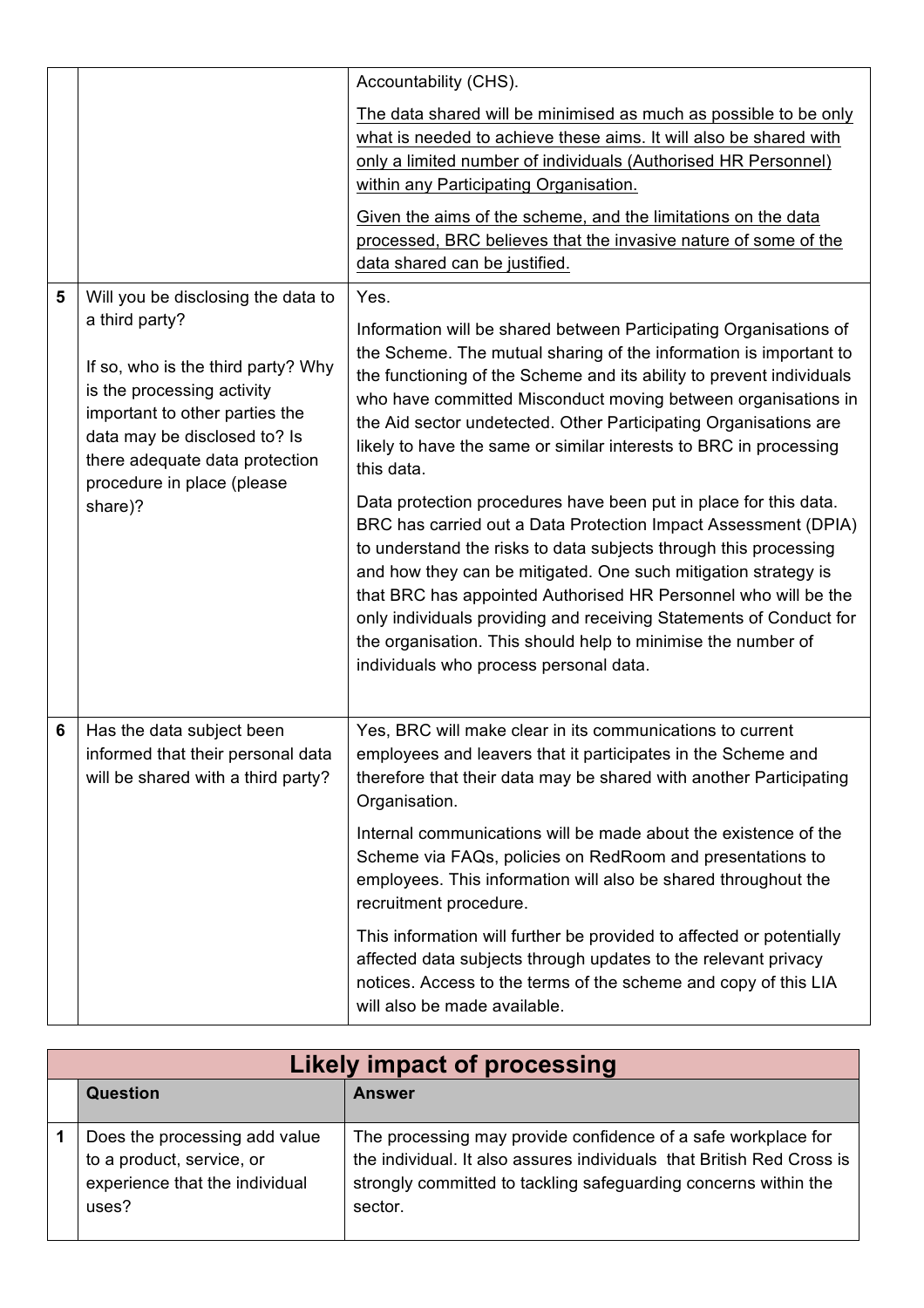|              |                                                                                                                                                     | The Scheme ensures that all organisations who sign up to it work<br>to a common minimum exchange of relevant sensitive<br>information, while respecting applicable legal and regulatory<br>requirements. By so doing it contributes to organisations' work to<br>prevent and address the consequences of sexual harassment<br>and sexual exploitation and abuse in the humanitarian and<br>development sector.                                                                                                                                                                                                                                                                                      |
|--------------|-----------------------------------------------------------------------------------------------------------------------------------------------------|-----------------------------------------------------------------------------------------------------------------------------------------------------------------------------------------------------------------------------------------------------------------------------------------------------------------------------------------------------------------------------------------------------------------------------------------------------------------------------------------------------------------------------------------------------------------------------------------------------------------------------------------------------------------------------------------------------|
| $\mathbf{2}$ | Is the processing likely to<br>negatively impact the individual's<br>rights*, or to result in<br>unwarranted harm or distress to<br>the individual? | Clearly, sharing Misconduct data could have a negative impact<br>on the data subject, who may be turned down for roles with the<br>BRC or other participating organisations.<br>However, we need to balance this with the need to protect those<br>individuals the BRC and other participating organisations work                                                                                                                                                                                                                                                                                                                                                                                   |
|              | *Either rights under GDPR, or<br>other relevant legislation (i.e.                                                                                   | with.                                                                                                                                                                                                                                                                                                                                                                                                                                                                                                                                                                                                                                                                                               |
|              | Human Rights act)                                                                                                                                   | The expectation is that the majority of data subjects who will be<br>part of the Scheme will benefit from it in terms of a safer working<br>environment, and an enhanced reputation for the sector.                                                                                                                                                                                                                                                                                                                                                                                                                                                                                                 |
| 3            | Are the legitimate interests of the<br>individual aligned with the party<br>looking to rely on their legitimate<br>interests for the processing?    | BRCs interests lie in creating a safer working environment at the<br>charity and preventing and addressing the consequences of<br>sexual harassment, sexual exploitation and abuse in the<br>humanitarian and development sector. BRC expects that the<br>legitimate interests of most employees, former employees and<br>job applicants would align with these interests, although this will<br>not necessarily be the case for all.<br>Subject to the risk-mitigation measures outlined in this<br>assessment, BRC believes that any conflicting interests of<br>employees, former employees and job applicants are overridden<br>by the legitimate interests of BRC and others, as set out above |
| 4            | Would there be a prejudice to<br>the Data Controller if processing<br>does not happen?<br>If Yes, why?                                              | Yes. If processing does not happen, it will be more difficult for<br>BRC to comply with its obligations towards both its employees<br>and the individuals and communities it serves.  There would be<br>a higher likelihood that BRC would end up recruiting individuals<br>who constitute a risk to colleagues and/or others. If such<br>individuals went on to commit (further) acts of Misconduct whilst<br>at BRC, BRC (and the Aid sector in general) would likely suffer<br>reputational damage,                                                                                                                                                                                              |
| 5            | Can the individual, whose data is<br>being processed, control the<br>processing activity or object to it<br>easily?                                 | No, the individual cannot control the processing activity because<br>Participating Organisations will be sharing factual statements<br>about an individual's Misconduct history (if any) and it would not<br>be appropriate for the individual to have control of this.                                                                                                                                                                                                                                                                                                                                                                                                                             |
|              | If 'yes', how?<br>If 'no', why?                                                                                                                     | However individuals will be made aware of BRC's (or their<br>potential new employer's) participation in the Scheme when they<br>apply for a role, and they will therefore have the option of                                                                                                                                                                                                                                                                                                                                                                                                                                                                                                        |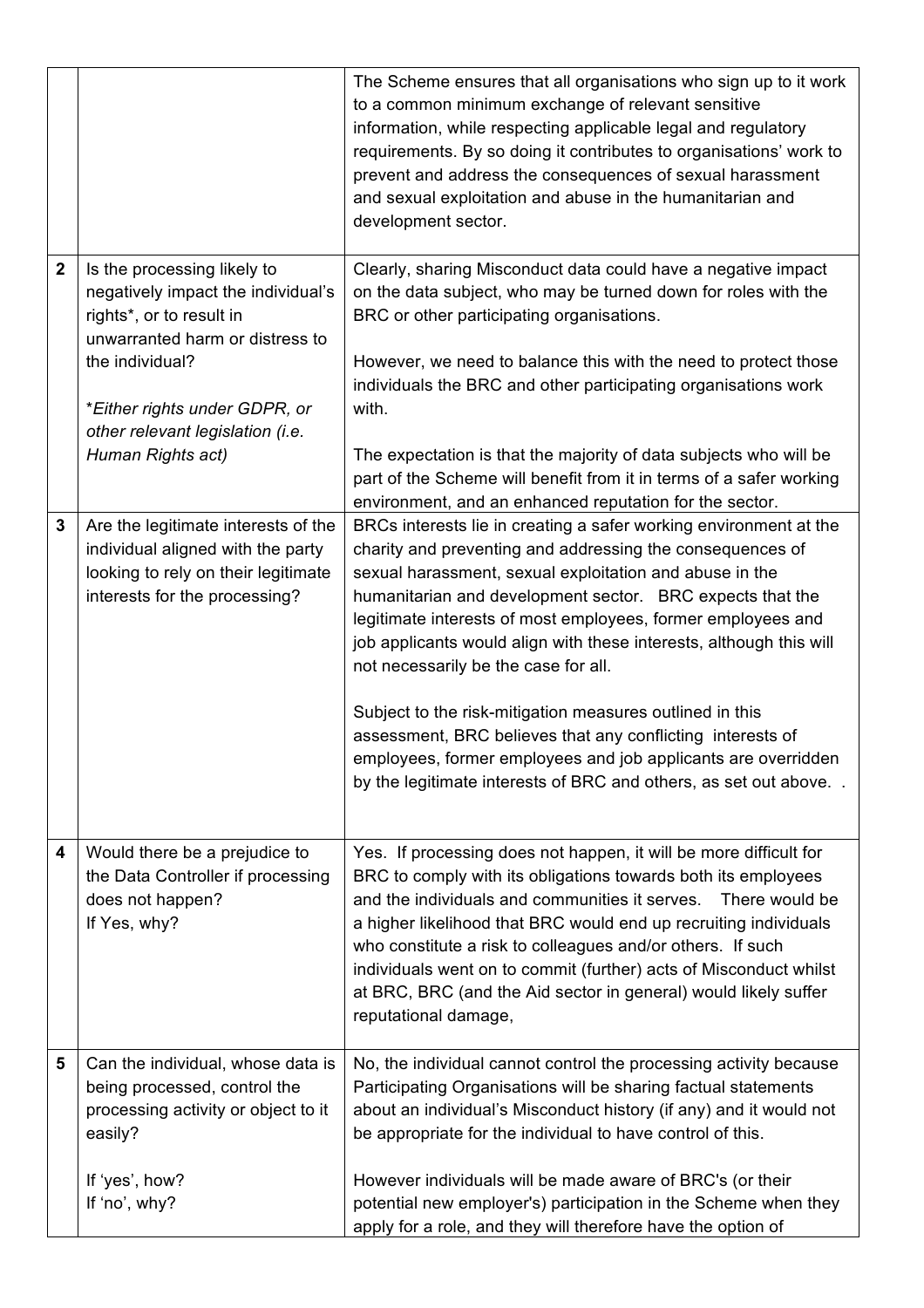| withdrawing their application if they do not want their data to be<br>processed.                                              |
|-------------------------------------------------------------------------------------------------------------------------------|
| BRC will not be seeking candidates' consent to seeking or<br>providing the data, as BRC does not think that this is required. |

|                | <b>Nature of the Personal Data</b>                                                               |                                                                                                                                                                                                                                                                                                                                                                                                                                                                                                                                                                                                                                                                                                                      |  |  |  |  |
|----------------|--------------------------------------------------------------------------------------------------|----------------------------------------------------------------------------------------------------------------------------------------------------------------------------------------------------------------------------------------------------------------------------------------------------------------------------------------------------------------------------------------------------------------------------------------------------------------------------------------------------------------------------------------------------------------------------------------------------------------------------------------------------------------------------------------------------------------------|--|--|--|--|
|                | <b>Question</b>                                                                                  | <b>Answer</b>                                                                                                                                                                                                                                                                                                                                                                                                                                                                                                                                                                                                                                                                                                        |  |  |  |  |
| 1              | Does the data being processed<br>have any special protections<br>under GDPR?                     | Yes (some of the data).<br>Any data shared which contains details of an individual's sex life<br>and/or sexual orientation (or enough information that someone<br>could infer such details) will constitute special category personal<br>data.<br>BRC considers that processing of this special category data is<br>necessary for reasons of substantial public interest (see Article<br>9(2)(g) GDPR). The specific public interests that BRC is trying to<br>protect are (1) preventing or detecting unlawful acts (paragraph<br>10, Part 2, Schedule 1, Data Protection Act 2018) and (2)<br>safeguarding of children and of individuals at risk (paragraph 18,<br>Part 2, Schedule 1, Data Protection Act 2018). |  |  |  |  |
| $\overline{2}$ | Is there any imbalance in who<br>holds the power between the<br>organisation and the individual? | Yes, there is an imbalance of power as BRC will be the<br>current/potential employer and the individual will be seeking<br>employment with BRC (or another Participating Organisation).<br>BRC will try to address this imbalance of power by making it clear<br>to all new job applicants at the earliest stage possible that if they<br>apply for a role, their data may be processed in this way (e.g. by<br>their former employer). Although the individual's consent will not<br>be obtained, they will be fully informed about the scheme, and<br>can withdraw from the application process if they wish.                                                                                                      |  |  |  |  |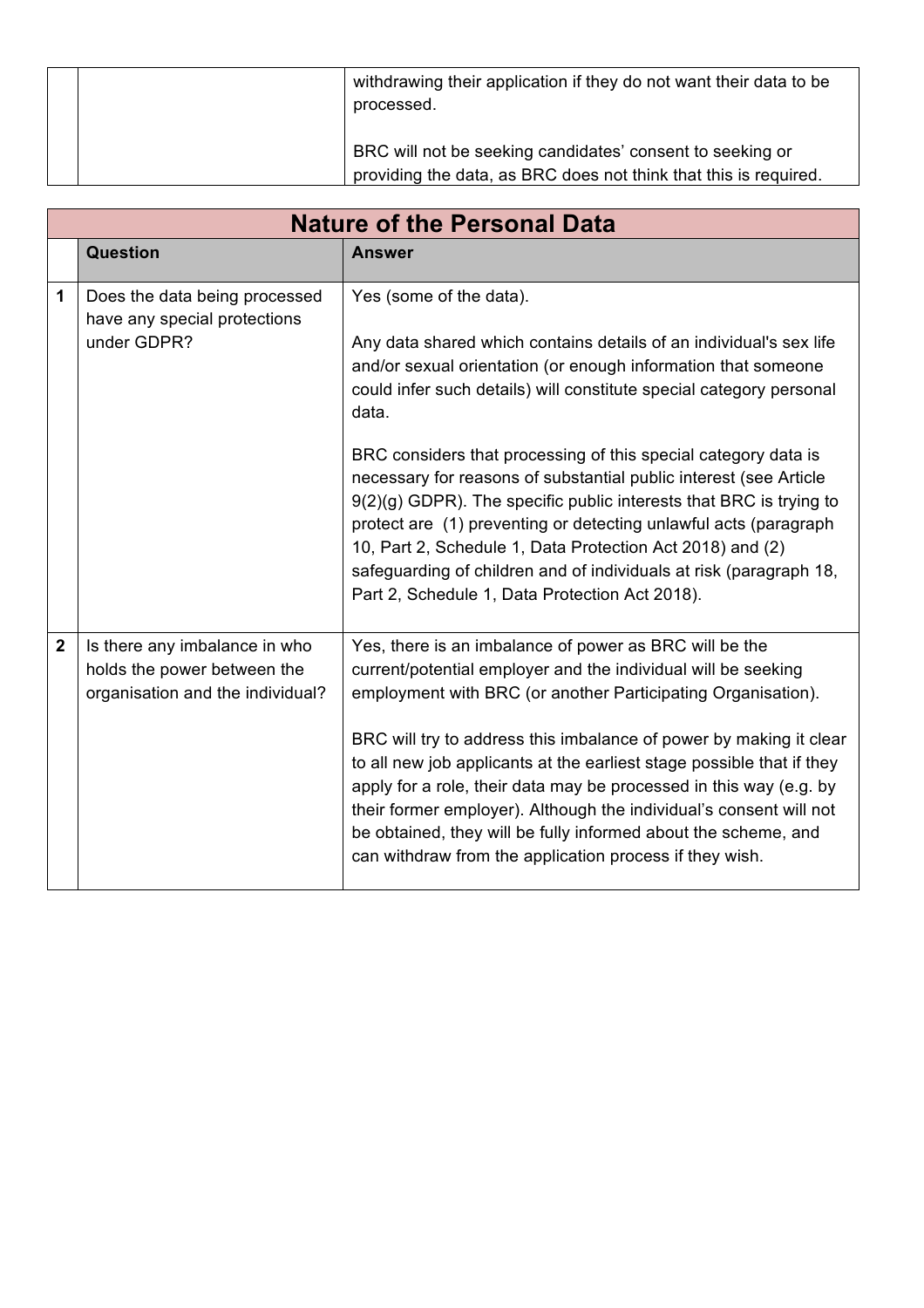### **Conclusion**

Based on the answers given in parts the "Purpose", "Necessity" and "Balance" assessments:

| Can you rely on legitimate interests for this processing? | <b>Yes</b> |
|-----------------------------------------------------------|------------|
|                                                           |            |

BRC wishes to process this data to create a safe working environment for its employees and those it provides assistance to, and to ensure that other Participating Organisations are able to do the same.

Processing in the manner described in this assessment is necessary because it allows organisations to share and receive information about Misconduct in previous roles, which would not otherwise be detected by ordinary referencing procedures or criminal records checks. Sharing this information is vital to achieving the purposes set out above.

In implementing this process BRC (and other Participating Organisations) are taking steps to ensure protection of data subjects' rights as far as possible. As part of this, Participating Organisations only collect the data they need (e.g. confirmed findings of Misconduct or confirmation that an employee was under investigation for Misconduct) and this information is shared with minimal numbers of people within an organisation (those who need it for the purposes of making informed recruitment decisions).

The processing may not be in the interests of all data subjects (e.g. those who are denied a job due to a history of Misconduct), and may in some ways be considered intrusive. However, on balance, these factors are outweighed by the legitimate interests of BRC, other Participating Organisations and the vast majority of its and their employees/service users in creating a safe environment within the Aid sector.

# Sign-off

Based on the answers given in parts the "Purpose", "Necessity" and "Balance" assessments, please conduct a high level risk assessment below:

| <b>Risk Level</b> | <b>Justification</b>                                                                                                                                                                                                                                                                                                                                                                                   |
|-------------------|--------------------------------------------------------------------------------------------------------------------------------------------------------------------------------------------------------------------------------------------------------------------------------------------------------------------------------------------------------------------------------------------------------|
| <b>Medium</b>     | <b>Purpose</b>                                                                                                                                                                                                                                                                                                                                                                                         |
|                   | The purpose of the processing is to share upon<br>request relevant information about people who have<br>been found to have been involved in or committed<br>Misconduct, during employment, for the primary<br>purpose of making informed<br>recruitment/appointment decisions. This may bring<br>about risk, as disgruntled candidates who are not<br>given roles may seek to take action against BRC. |
| <b>Medium</b>     | <b>Necessity</b>                                                                                                                                                                                                                                                                                                                                                                                       |
|                   | The Statement of Conduct form will include only<br>official conclusions of reports and disciplinary<br>processes. The Scheme adopts a standardised<br>Statement of Conduct form to facilitate data<br>minimisation.<br>By processing the personal data in this way, BRC<br>will be able to share important information about                                                                           |